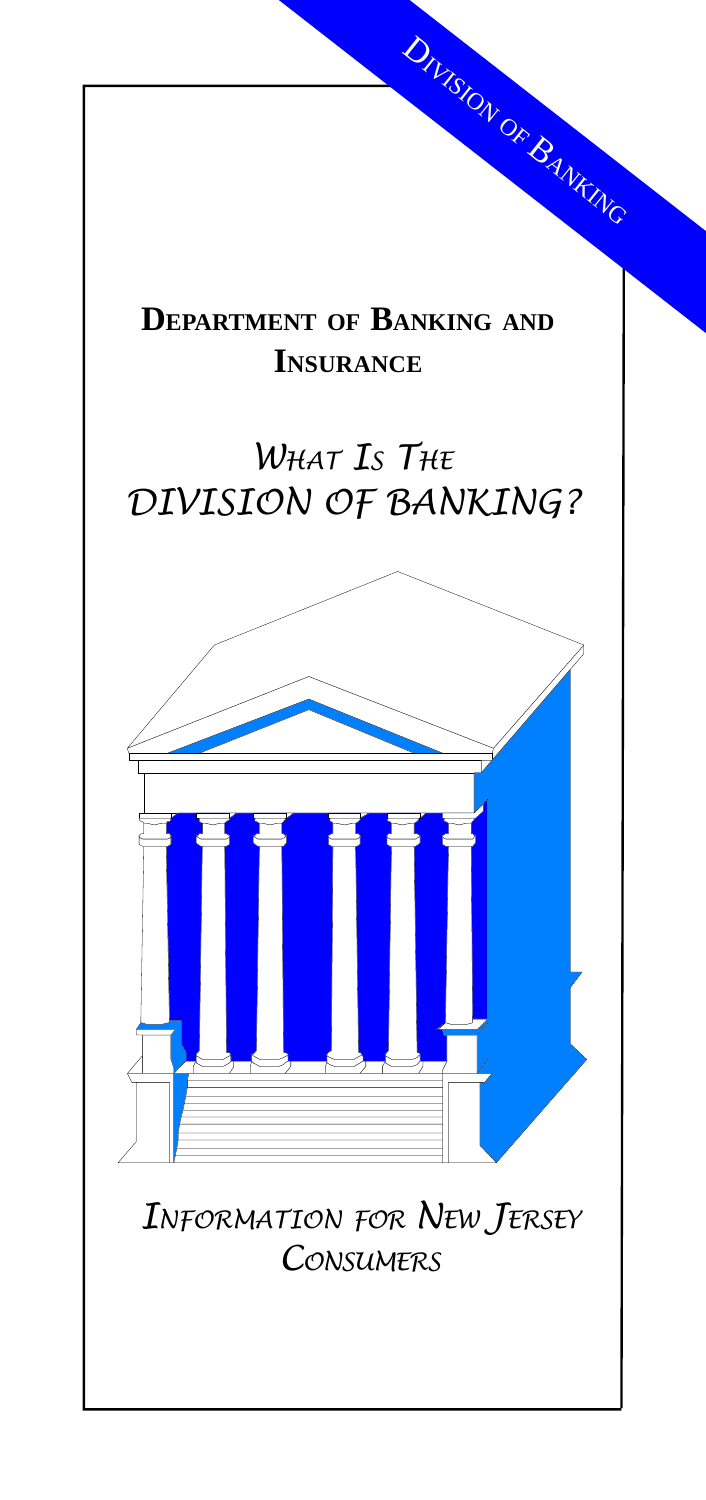In 1996, Governor Christine Todd Whitman merged the departments of Banking and Insurance. With its new organizational structure, the Department is wellpositioned to regulate the diversified financial services providers that have emerged following federal financial modernization (the passage of the Gramm-Leach-Bliley Act).

As one of the two major operating divisions in the Department, the Division of Banking is responsible for regulating all state-chartered banks, state-chartered savings banks, state-chartered savings and loan associations, state-chartered credit unions and sixteen types of financial services licensees.

Reflecting the Division's regulatory responsibilities, it is organized into three major units: the Office of Depositories, and the Office of Consumer Finance.

## THE OFFICE OF DEPOSITORIES

The Office of Depositories is responsible for the examination of state-chartered commercial banks, statechartered savings banks and state-chartered savings and loan associations and for enforcement actions involving the management of depositories. Examinations serve several important functions; for example, they enable the Department to determine whether the institution is operating in a safe and sound manner. Other examinations focus on consumer compliance activities, the operations of the institution, trust activities, electronic data processing departments, and holding companies. The Office has full authority to take enforcement action as needed.

The examination activities of the Office of Depositories are done in coordination with three federal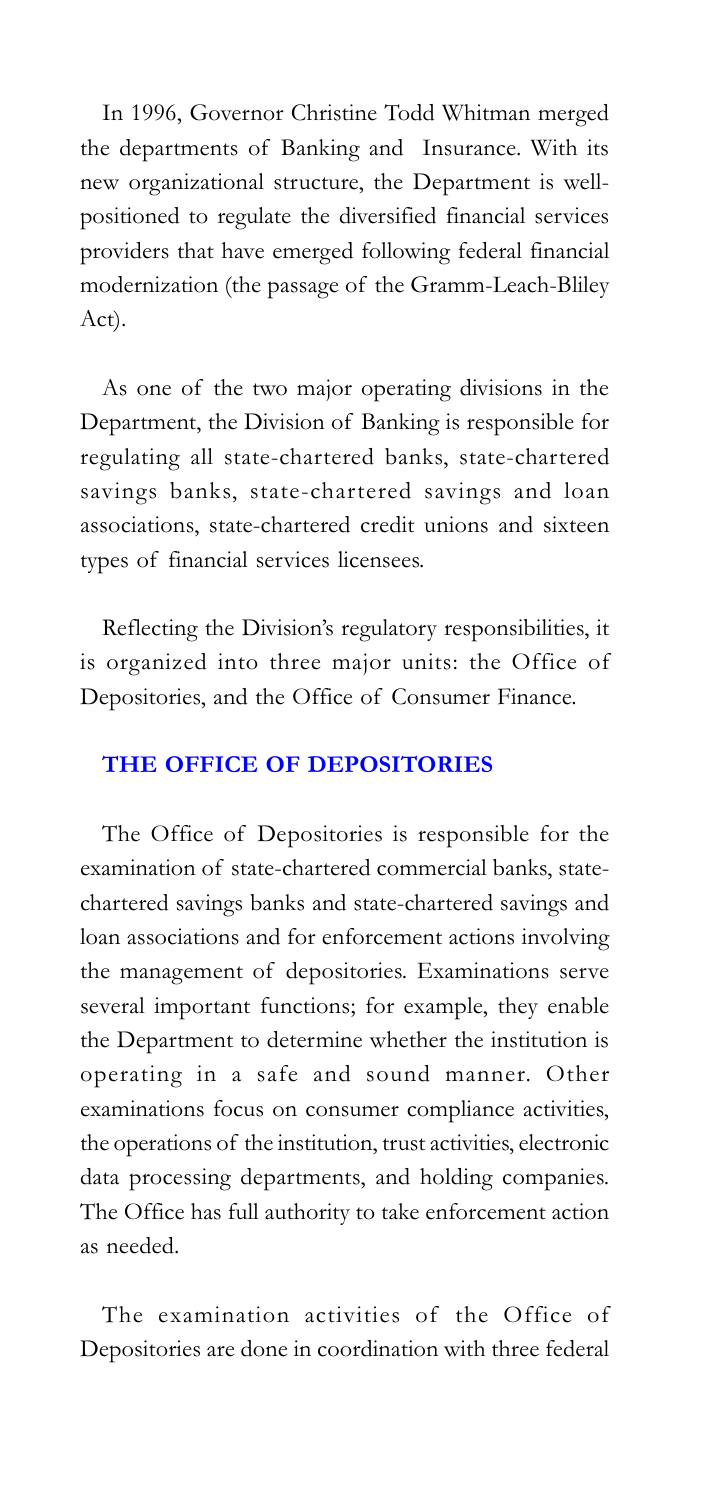agencies. The Federal Deposit Insurance Corporation (FDIC) cooperates in the examination of state-chartered savings banks and in examinations of those statechartered banks that are not members of the Federal Reserve. The Office of Thrift Supervision (OTS) cooperates in the examination of State-chartered savings and loan associations, while the local Federal Reserve Banks (New York and Philadelphia) cooperate in the examination of state-chartered banks that are members of the Federal Reserve. Each banking institution doing business in this State is usually examined every 12 to 18 months by either the state or by the appropriate federal regulator, or by both in a concurrent examination. Examinations are a major tool to assure that banking institutions are operating in a safe and sound manner. Examination reports are confidential by statute.

In addition to these examination functions, the Office of Depositories also processes applications by banking institutions and credit unions for new charters, branches, auxiliary offices, relocations, acquisitions, mergers, bulk sales, and stock conversions.

## **THE OFFICE OF CONSUMER FINANCE**

The Office of Consumer Finance licenses 16 types of businesses that provide a wide variety of consumer financial services to New Jersey citizens. These include mortgage bankers and brokers, secondary mortgage lenders, consumer lenders, sales finance companies, motor vehicle installment sellers, home repair contractors, home repair finance agencies, check cashers, money transmitters, pawn brokers, insurance premium finance companies and consumer credit counseling agencies. The Office maintains a computer database containing licensee history information, verifies licensing status of companies in response to inquiries, and provides copies of licensing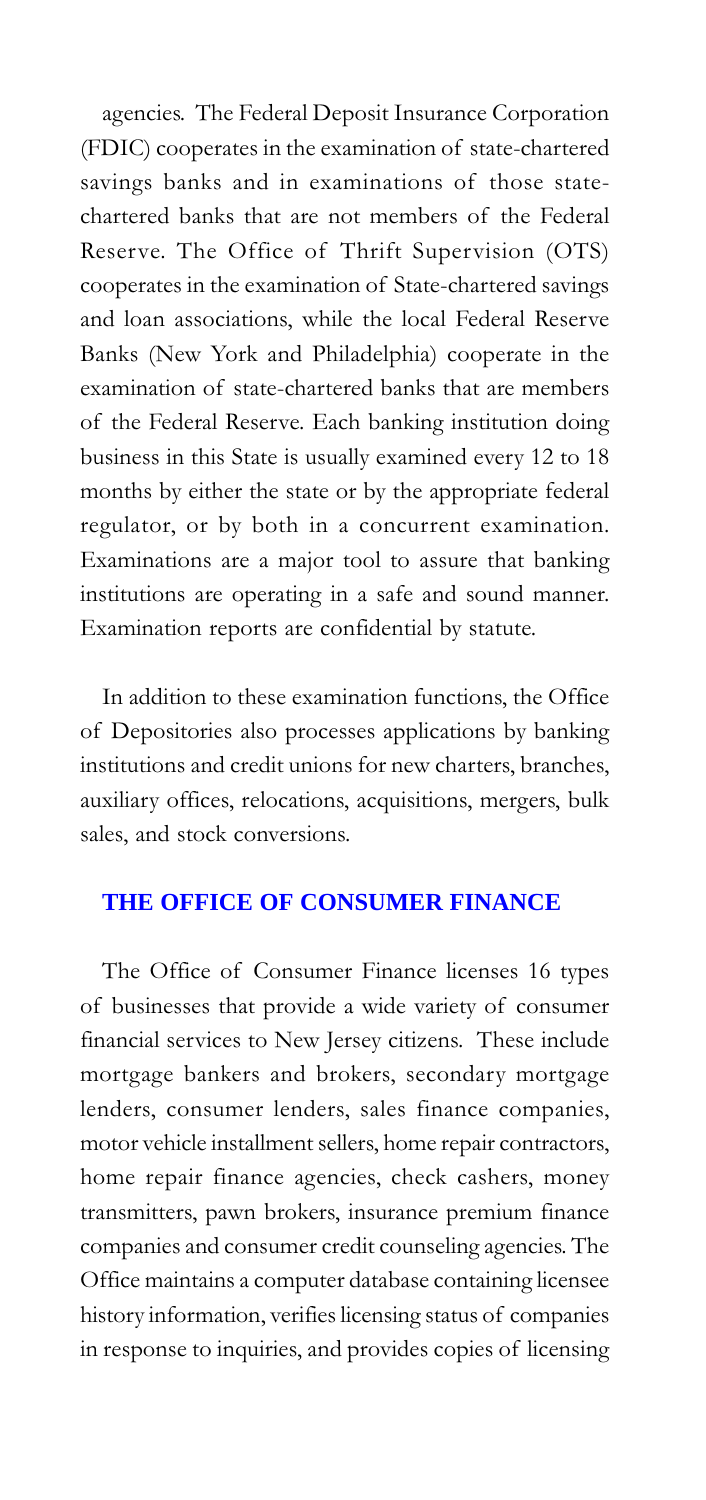laws and lists of licensed businesses.

The Office examines all state-chartered credit unions and nine of the 16 types of licensees. Examinations ascertain whether credit unions and licensees are complying with applicable state and federal laws and regulations. If unauthorized fees have been charged to consumers, the entities are required to make refunds. In the case of licensees, the examinations also verify that they have the required surety bond and the appropriate level of net worth and liquidity. The Office also collects and analyzes the annual reports that are required to be submitted to the Department by those licensees that are subject to examination. It monitors data on levels of business activity by licensees, their financial condition, and their net worth and surety bond compliance.

The Office enforces statutes and regulations that protect New Jersey consumers in financial services matters. It responds to consumer inquiries and investigates complaints about New Jersey state-chartered commercial banks, savings banks, savings and loan associations, credit unions and all licensees regulated by the Division of Banking. Appropriately, complaints and inquiries concerning institutions, licensees, statutes, or subjects that are not within the jurisdiction of the Division of Banking, are referred to the relevant federal and state agencies for response.

The Office conducts in-depth investigations and takes appropriate enforcement action where violations of New Jersey law are alleged. Examples of such violations would include unlicensed activity, deceptive advertising, collecting improper fees, deception, fraud, net worth deficiencies, surety bond cancellations and deficiencies, consumer claims against surety bonds of licensees, and failure by licensees to file required reports.